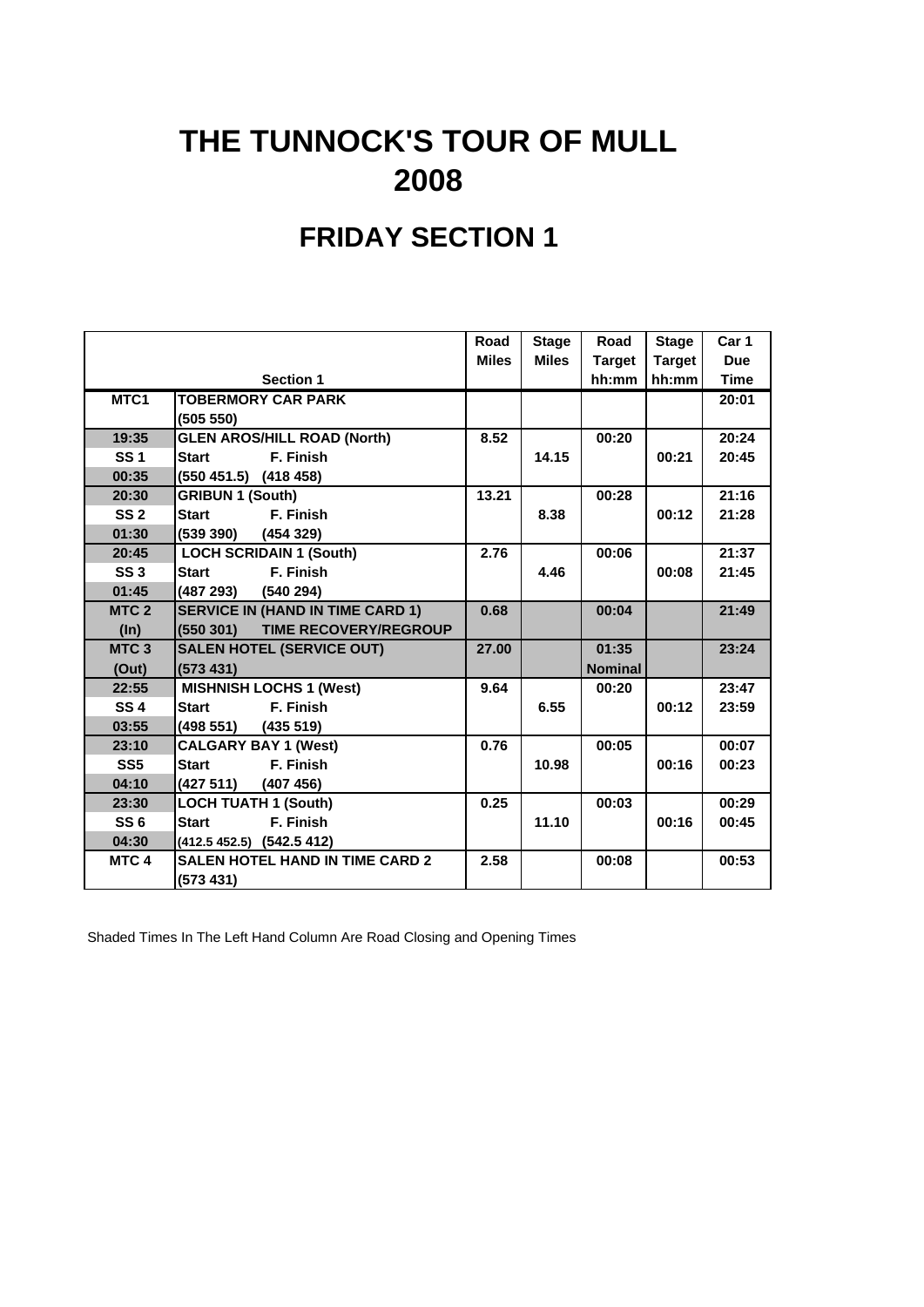## **THE TUNNOCK'S TOUR OF MULL 2008**

### **SATURDAY SECTION 2**

|                  |                                      | Road         | <b>Stage</b> | Road          | <b>Stage</b>  | Car 1       |
|------------------|--------------------------------------|--------------|--------------|---------------|---------------|-------------|
|                  |                                      | <b>Miles</b> | <b>Miles</b> | <b>Target</b> | <b>Target</b> | <b>Due</b>  |
|                  | <b>Section 2</b>                     |              |              | hh:mm         | hh:mm         | <b>Time</b> |
| MTC <sub>5</sub> | <b>SALEN</b>                         |              |              |               |               | 12:01       |
|                  | (573 431)                            |              |              |               |               |             |
| 11:30            | <b>LOCH TUATH 2 (North)</b>          | 2.51         |              | 00:07         |               | 12:11       |
| <b>SS7</b>       | F. Finish<br><b>Start</b>            |              | 10.99        |               | 00:16         | 12:27       |
| 16:30            | (546 408)<br>(413 446)               |              |              |               |               |             |
| 12:10            | <b>CALGARY BAY 2 (West)</b>          | 9.12         |              | 00:22         |               | 12:52       |
| SS <sub>8</sub>  | F. Finish<br><b>Start</b>            |              | 6.40         |               | 00:11         | 13:03       |
| 17:10            | (374 509)<br>(407 456)               |              |              |               |               |             |
| 12:10            | <b>CALGARY BAY 3 (West)</b>          | 9.03         |              | 00:22         |               | 13:28       |
| <b>SS9</b>       | F. Finish<br><b>Start</b>            |              | 6.40         |               | 00:11         | 13:39       |
| 17:10            | (374509)<br>(407 456)                |              |              |               |               |             |
| <b>PC 1</b>      | <b>DERVAIG (Hand in Time Card 3)</b> |              |              |               |               |             |
| 13:05            | <b>MISHNISH LOCHS 2 (East)</b>       | 5.12         |              | 00:15         |               | 13:57       |
| <b>SS 10</b>     | F. Finish<br><b>Start</b>            |              | 6.32         |               | 00:11         | 14:08       |
| 18:05            | (433 520)<br>(496548)                |              |              |               |               |             |
| <b>TC10A</b>     | <b>SERVICE IN TOB. (RIVERSIDE)</b>   | 0.31         |              | 00:03         |               | 14:11       |
|                  | (500 549) (Hand in Time Card 4)      |              |              |               |               |             |
| <b>TC10B</b>     | <b>SERVICE OUT TOB. (BALISCATE)</b>  | 0.33         |              | 00:25         |               | 14:36       |
| 14:15            | <b>LOCH NA KEAL (South)</b>          | 14.40        |              | 00:29         |               | 15:08       |
| <b>SS 11</b>     | F. Finish<br><b>Start</b>            |              | 7.14         |               | 00:10         | 15:18       |
| 19:15            | (526 379)<br>(455 329)               |              |              |               |               |             |
| 14:25            | <b>LOCH SCRIDAIN 2 (South)</b>       | 2.76         |              | 00:06         |               | 15:27       |
| <b>SS 12</b>     | F. Finish<br><b>Start</b>            |              | 4.46         |               | 00:08         | 15:35       |
| 19:25            | (487 294)<br>(540 292)               |              |              |               |               |             |
| MTC <sub>6</sub> | (Hand in Time Card 5)                | 0.68         |              | 00:04         |               | 15:39       |
|                  | (550301)                             |              |              |               |               |             |
|                  | <b>Section Mileage</b>               | 44.26        | 41.71        |               |               |             |

Shaded Times In The Left Hand Column Are Road Closing and Opening Times